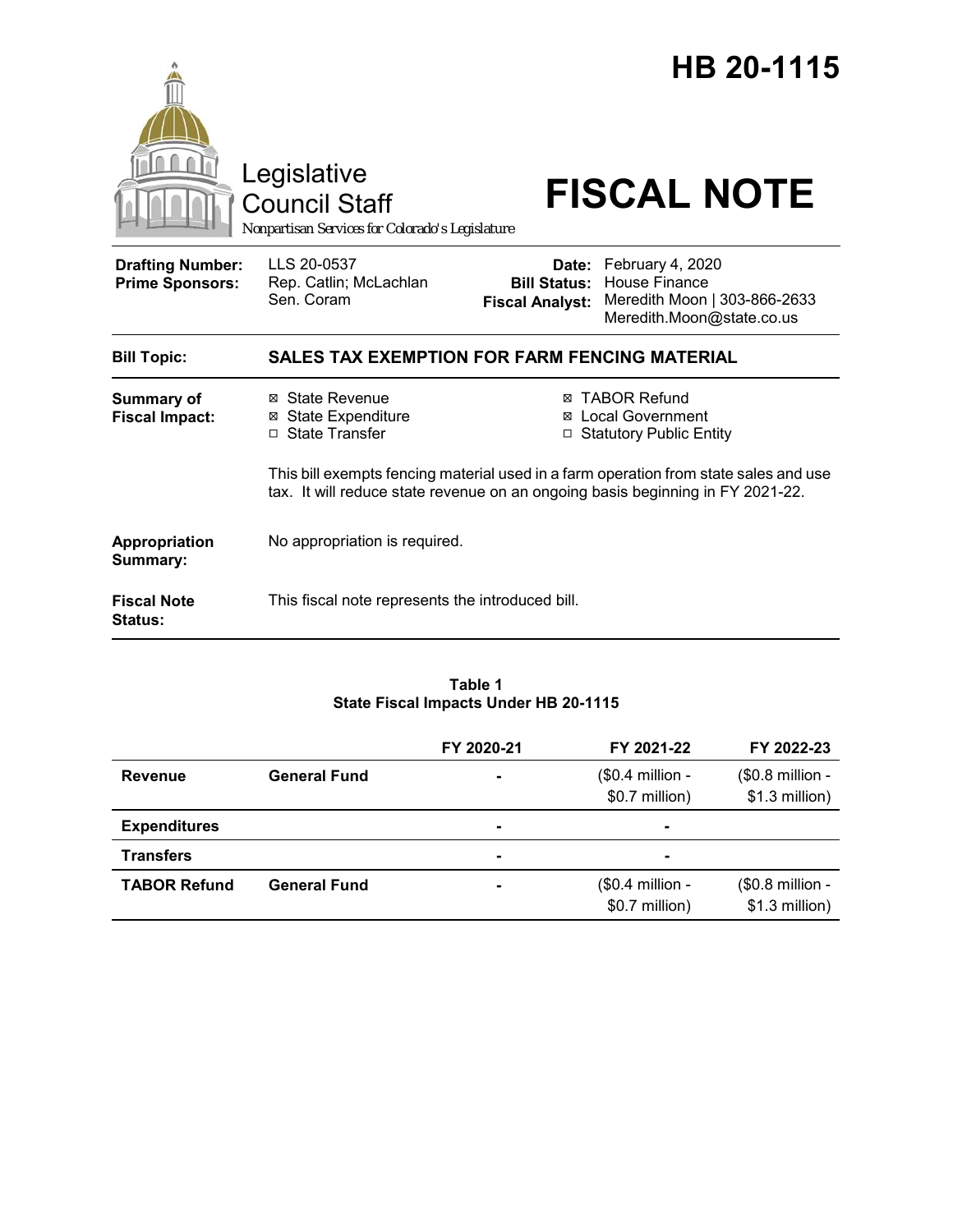February 4 , 2020

# **Summary of Legislation**

This bill exempts fencing material from sales and use tax used in a farm operation by agricultural or livestock producers. This bill also defines fencing material to include: barbed wire, smooth wire, strainers, tensioners, fencing staples, "T" posts and wire clips, treated round posts, prefabricated welded fence panels, agricultural corral-type gates, electric fencing posts, solar panels for electric fences, ribbon, rope, and braided wire.

# **Background**

Fencing material is not exempt from state sales and use tax under current law; however, some retailers have interpreted the farm equipment definition in Section 39-26-716 (1)(d), C.R.S. to include fencing material. Therefore, some agricultural or livestock producers have been receiving an exemption when purchasing fencing material for their farm operation.

### **State Revenue**

This bill will decrease state revenue by between \$0.4 million and \$0.7 million in FY 2021-22 (partial-year impact) and by between \$0.8 million and \$1.3 million in FY 2022-23. This revenue is subject to TABOR.

This revenue estimate assumes that a mile of fencing costs on average \$6,000 and that it will last for about 20 years, with average annual maintenance costs of \$300. According to the 2017 Census of Agriculture for Colorado by the U.S. Department of Agriculture, there were 38,893 farms in the state, 12,682 of which had a cattle herd on the land. It is also assumed that approximately one-third of agriculture and livestock producers currently receive a sales tax exemption when purchasing fencing material for their farm operations.

### **State Expenditures**

This bill may increase the workload for the Department of Revenue to report tax expenditure information in its biannual Tax Profile and Expenditure Report, and for the Department of Personnel and Administration if the volume of scanned images related to this exemption increases. Both workload increases can be accomplished within existing appropriations.

**TABOR refund**. The bill is expected to decrease state General Fund obligations for TABOR refunds by between \$0.4 million and \$0.7 million in FY 2021-22. Under current law and the December 2019 Legislative Council Staff forecast, the bill will correspondingly decrease the amount refunded to taxpayers via sales tax refunds made available on income tax returns for tax year 2022. A forecast of state revenue subject to TABOR is not available beyond FY 2021-22.

### **Local Government**

Local government revenue will decrease for those sales tax jurisdictions that choose to exempt farm equipment from their sales tax base.